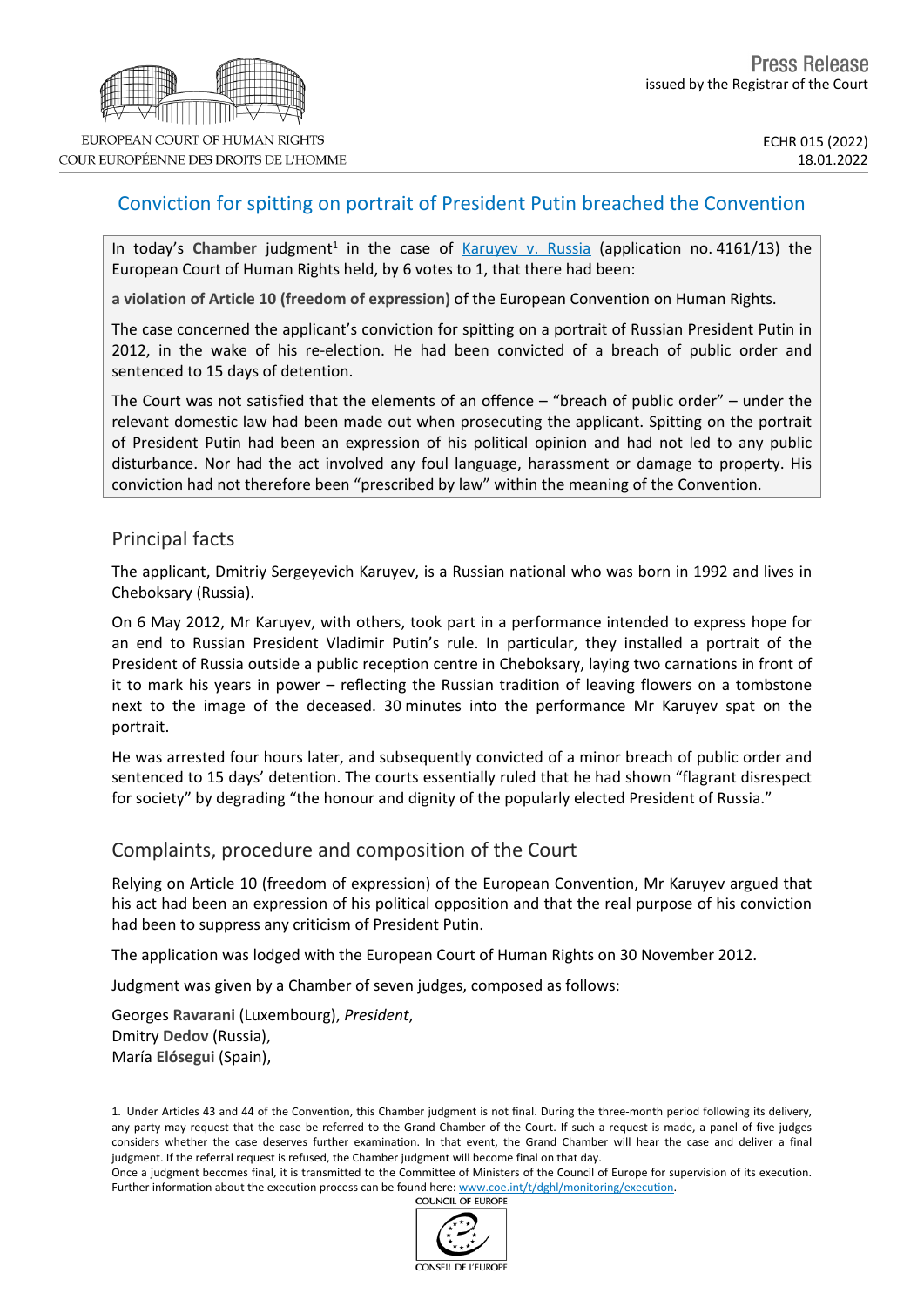Darian **Pavli** (Albania), Anja **Seibert-Fohr** (Germany), Andreas **Zünd** (Switzerland), Frédéric **Krenc** (Belgium),

and also Milan **Blaško**, *Section Registrar.*

## Decision of the Court

The Government argued, on the one hand, that spitting on the portrait of the President of Russia had been a form of immoral conduct and that the applicant's conviction had been necessary for the prevention of disorder.

The Court considered, on the other hand, that the act of spitting on the portrait of a politician in the wake of his re-election was an expression of political opinion. In that context, the applicant's conviction and resulting 15 days of detention had amounted to an interference with his freedom of expression.

Furthermore, the Court was not satisfied that the elements of an offence under Article 20.1 § 1, the provision under which the applicant had been prosecuted, had been made out. The main element "breach of public order manifesting a flagrant disrespect for society" had to be accompanied by proof of using obscene language, harassment or destruction or damage of property.

However, the domestic authorities had produced no evidence that the performance had caused a public disturbance or provoked outrage by passers-by. On the facts, the performance in which the applicant had participated had essentially been peaceful. Indeed, police officers present during the performance had not seen any reason to intervene and the applicant had been arrested only four hours later.

Therefore, the applicant's prosecution had not had a clear and foreseeable basis in domestic law and his conviction had not been "prescribed by law" within the meaning of the European Convention.

There had accordingly been a violation of Article 10.

### Just satisfaction (Article 41)

The Court held, by 6 votes to 1, that Russia was to pay the applicant 10,000 euros (EUR) in respect of non-pecuniary damage, and EUR 2,400 in respect of costs and expenses.

### Separate opinions

Judge Pavli expressed a concurring opinion, while Judge Dedov expressed a dissenting opinion. These opinions are annexed to the judgment.

#### *The judgment is available only in English.*

This press release is a document produced by the Registry. It does not bind the Court. Decisions, judgments and further information about the Court can be found on [www.echr.coe.int](http://www.echr.coe.int/). To receive the Court's press releases, please subscribe here: [www.echr.coe.int/RSS/en](http://www.echr.coe.int/RSS/en) or follow us on Twitter [@ECHR\\_CEDH](https://twitter.com/ECHR_CEDH).

**Press contacts** [echrpress@echr.coe.int](mailto:Echrpress@echr.coe.int) | tel.: +33 3 90 21 42 08 **Tracey Turner-Tretz (tel : + 33 3 88 41 35 30)** Denis Lambert (tel : + 33 3 90 21 41 09)